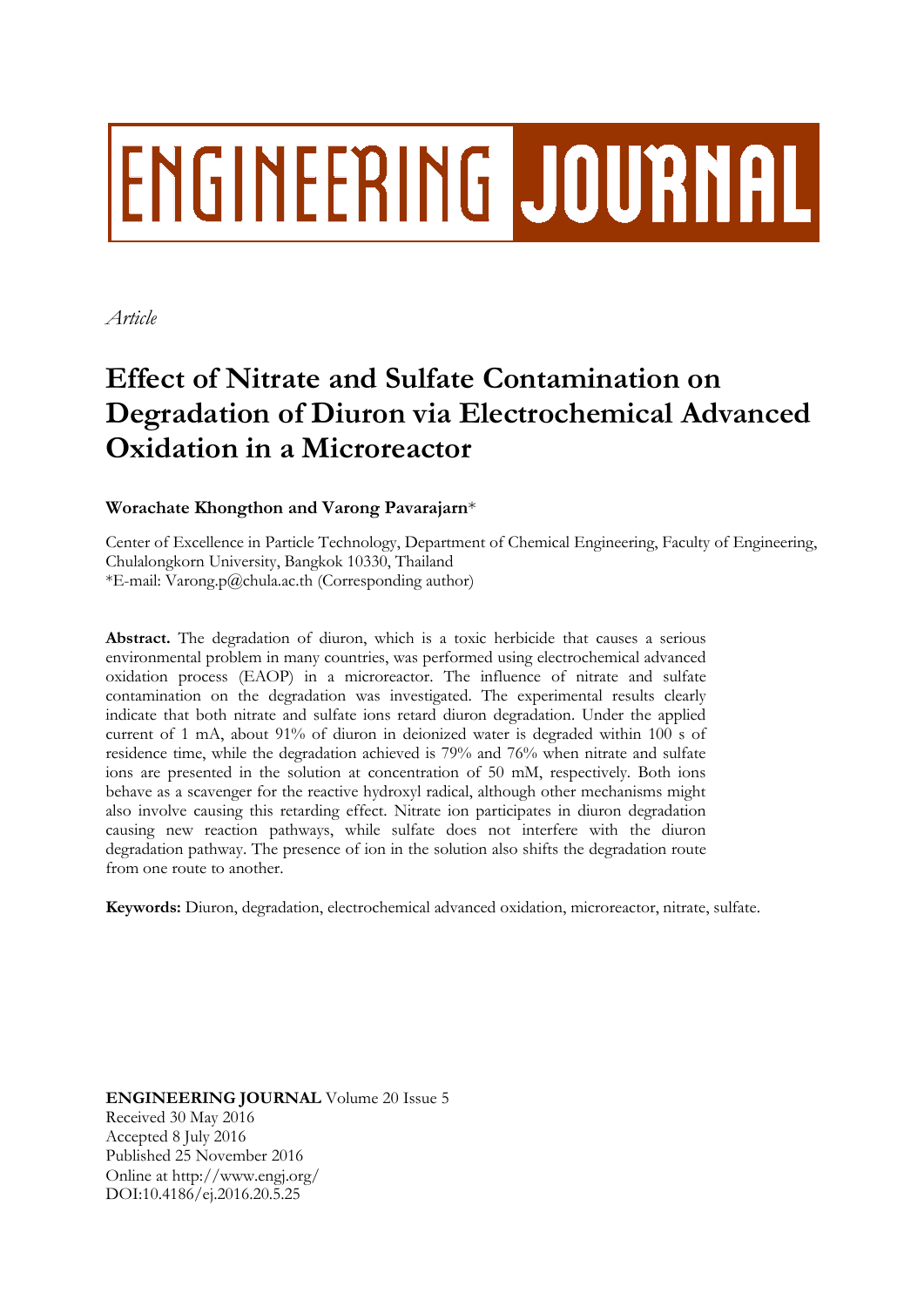#### **1. Introduction**

Diuron [3-(3,4-dichlorophenyl)-1,1-dimethyl urea] is one of the most common herbicides for weed elimination in Thailand. It is classified as a carcinogenic and genotoxic compound. Regardless of its low solubility, diuron can slowly penetrate through soil and becomes a serious contamination in underground and surface water because of its potent toxicity and great chemical stability [1-3]. Diuron contamination has become a very serious environmental problem in many countries [4-6]. Recently, Directive 2013/39/EU of the European Parliament has considered diuron to be on the first priority substances list [7].

Diuron contaminating in water can be treated by several techniques, such as bio-degradation [8], adsorption [9], and several kinds of advanced oxidation processes (AOPs) which employ highly reactive hydroxyl radicals (OH°) to oxidize the contaminant [10-13]. Electrochemical advanced oxidation process (EAOP) is also an AOP that produces hydroxyl radicals via dissociation of water at an anode, when electrical potential is applied to the electrodes. The dissociation of water is shown in Eq. (1).

$$
H_2O \rightarrow OH^{\circ} + H^+ + e^-
$$
 (1)

Efficiency of the degradation of an organic compound by the EAOP is affected by many parameters including applied potential, electrode materials, solution conductivity and solution pH [14, 15]. Although EAOP is a promising technology for the treatment of organic contaminants in water, EAOP in a conventional scale is usually limited by two main issues, i.e., mass transfer of the compound to the surface of the anode and the requirement of supporting electrolyte to achieve a reasonable cell voltage if the solution does not have adequate conductivity [16, 17]. To overcome the aforementioned limitations, the EAOP is applied in a microreactor, in which the small distance between the electrodes drastically reduces not only the Ohmic resistance, but also the mass transfer resistance [18].

Nevertheless, before applying the EAOP for the degradation of diuron in natural water, effects of anions such as nitrate and sulfate, which are commonly introduced to the water by household and agricultural activities as well as by industrial effluents, should be known. Unfortunately, such effects on diuron degradation are rarely reported. It is therefore the aim of this work to investigate the effects of nitrate and sulfate on the degradation of diuron via the EAOP in a microreactor, both in terms of reaction kinetics and degradation mechanism.

#### **2. Experimental**

#### **2.1. Degradation of Diuron in a Microreactor**

The microreactor used in this work was a microchannel with the size of 10 mm in width and 21 mm in length. The microchannel was formed using a 250  $\mu$ m-thick Teflon sheet with a pre-cut opening placed between a graphite anode and a stainless steel cathode. Detail of the reactor assembly can be found elsewhere [14]. In the experiment, 10 ppm aqueous solution of standard diuron (99.5%; Sigma Aldrich) mixed with predetermined amount of either sodium nitrate (97.0% UNIVAR) or sodium sulfate (99.0% UNIVAR) was fed into the microreactor at controlled speed via a syringe pump. The flow rate was adjusted so that a mean residence time in the reactor in the range of 25 s to 100 s was achieved. The system was saturated with the supplied solution for 1 h to ensure adsorption equilibrium of diuron on both electrodes before initiating the degradation by applying direct current (DC) of 1 mA corresponding to a current density of 0.157 mA/cm<sup>2</sup> , across the gap between the electrodes. The solution coming out of the reactor was periodically monitored. The product at steady state was collected and analyzed.

#### **2.2. Chemical Analyses**

Concentration of diuron was analyzed by a reverse-phase high-performance liquid chromatograph (HPLC, Shimadzu, Class 10VP) equipped with a multiple wavelength UV diode array detector. The column was a C18 column (Luna 5 $\mu$  C18(2), Phenomenex). The mobile phase consisting of 70% (v/v) acetonitrile and 30% (v/v) deionized water was fed at the total flow rate of 1.5 ml/min. Concentration of hydrogen peroxide formed from recombination of hydroxyl radicals was also measured using a UV-visible spectrophotometer (Shimadzu, UV-1700) via colorimetric method [19]. It should be noted that the corrosion of the graphite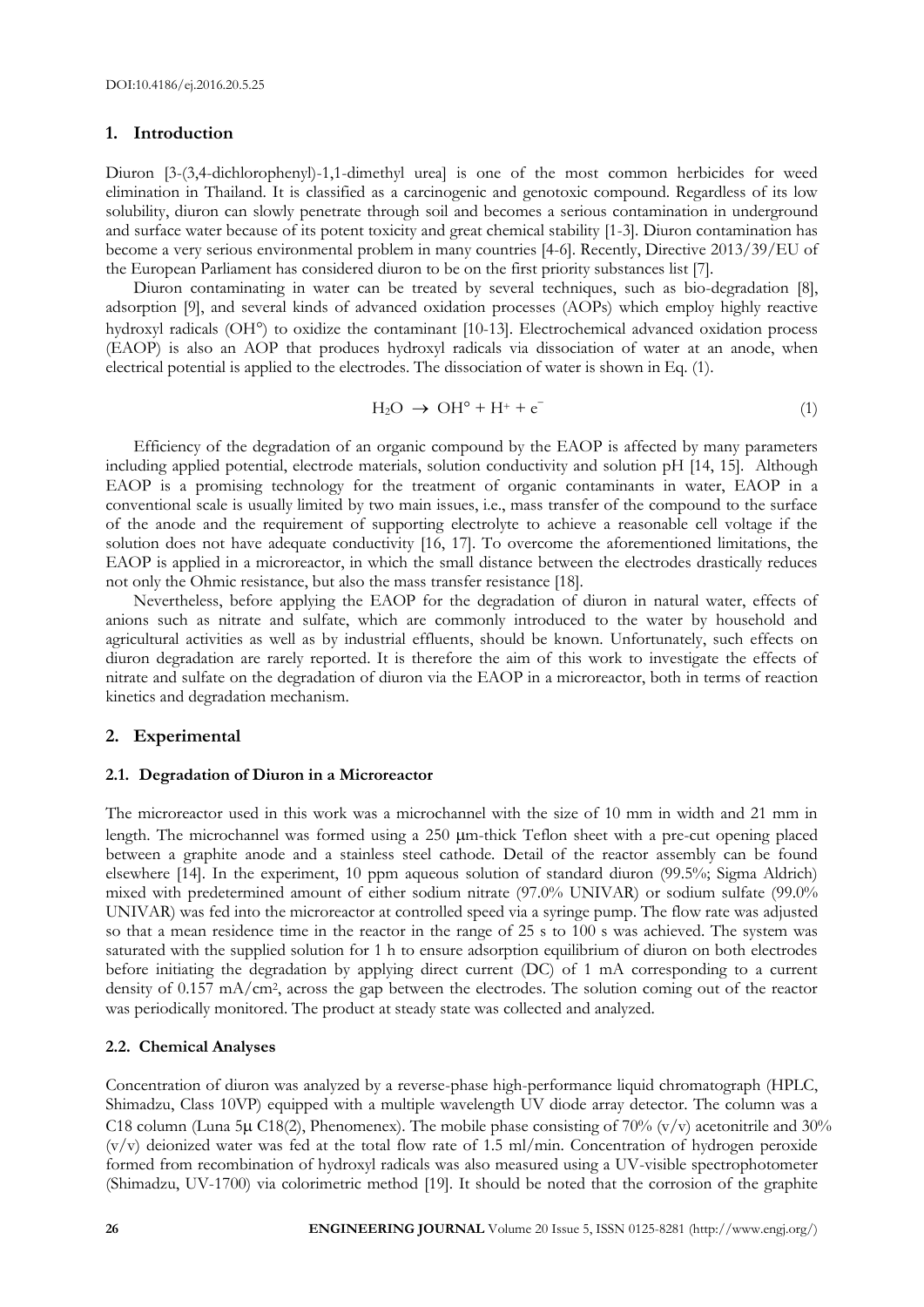electrode in this work was so small that it did not interfere with the measurement of hydrogen peroxide by the colorimetric method [14]. Total organic carbon (TOC) was determined using a TOC analyzer (Shimadzu, TOC-VCPH).

#### **3. Results and Discussion**

#### **3.1. Degradation of Diuron in Pure Water**

Details of degradation of diuron in pure water via EAOP in a microreactor can be found in our previous work [14]. It is found that hydroxyl radicals are formed at the anode via dissociation of water according to Eq. (1) after electrical potential is applied to the electrodes. Although hydroxyl radical cannot be directly measured, its presence is confirmed indirectly from hydrogen peroxide formed via Eq. (2). The concentration of hydrogen peroxide in the product when only pure deionized water is fed to the reactor changes as various parameters, such as applied current, residence time, pH, and conductivity of the solution, are changed. It implies that these parameters directly affect generation of hydroxyl radicals in the system.

$$
\mathrm{OH}^{\circ} + \mathrm{OH}^{\circ} \rightarrow \mathrm{H}_2\mathrm{O}_2 \tag{2}
$$

When diuron aqueous solution is supplied to the reactor operating under the applied current of 1 mA, degradation of diuron occurs (see solid line in Fig. 1). About 91% of diuron is degraded within 100 s in the reactor whereas the half-life of diuron in nature is over 300 days. The concentration of hydrogen peroxide in the product coming out of the reactor is also found to be lower than when pure water is the feed (0.41 ppm versus 0.67 ppm when the residence time is 100 s). It suggests that parts of hydroxyl radicals generated react with diuron leading to its degradation, while the rest of hydroxyl radicals recombine and form hydrogen peroxide. As the residence time is increased, the extent of diuron degradation increases as it is exposed to reactive hydroxyl radicals for extended period of time.



Fig. 1. Degradation of diuron in pure water and in water contaminated with 50 mM nitrate or sulfate ions. The marks show experimental data, while the lines represent value calculated by a pseudo-first-order kinetic model. It should be noted that the plots of the experimental data points are intentionally shifted for clarity of the error bars.

It has also been proved in our previous work that the mass transfer resistance within the microreactor is negligible. In the other words, rate of diuron degradation in this system is controlled by kinetics of the reaction, which was proved by the fact that a simple kinetic model without considering transport phenomena can represent the experimental data as good as a rigorous model [14]. Hence, all data in this work are fitted using a simple pseudo-first-order kinetic model (shown as lines in Fig. 1). The apparent rate constant is found to be  $2.69 \times 10^{-2}$  s<sup>-1</sup>, which is one to two order of magnitude higher than EAOP in the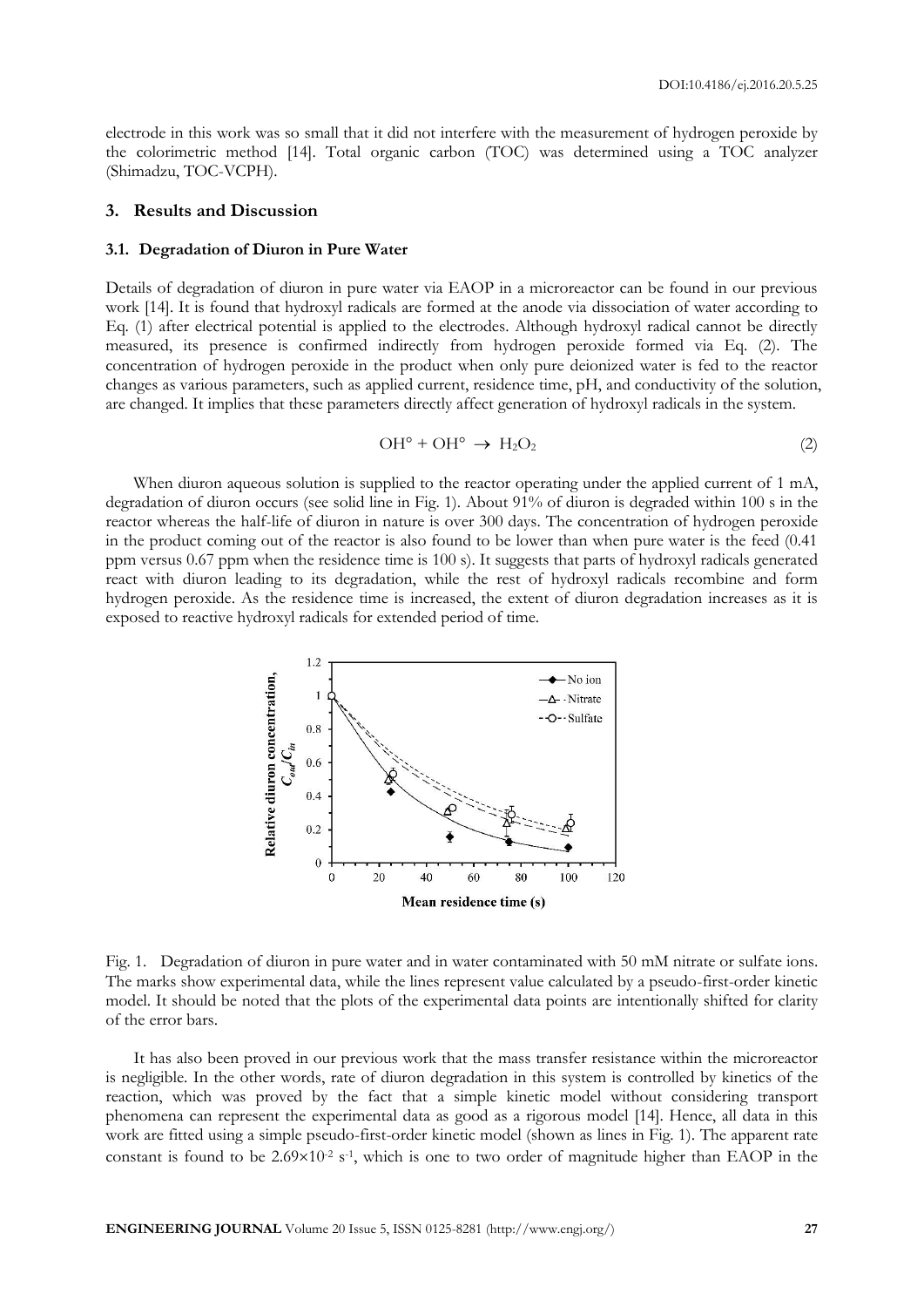conventional scale [20]. The value of *R*<sup>2</sup> for the fitting of the degradation of diuron without any anion under an applied current of 1 mA is 0.968.

#### **3.2. Effect of Anion Contamination on Extent of Degradation**

As shown in Fig. 1, anion contamination, i.e., nitrate and sulfate, retards diuron degradation via the EAOP. At residence time of 100 s, the diuron degradation decreases from 91% in water without ion contamination to 79% and 76% when nitrate and sulfate ions are present in the solution at concentration of 50 mM, respectively. As the concentration of the ion is lowered, the degradation of diuron approaches that in pure water as shown in Fig. 2. It should be noted that the lowest concentration of nitrate (1.3 mM) and that of sulfate (0.5 mM) corresponds to the same solution conductivity of 140  $\mu$ S/cm. Hence, it is clear that the retarding effect from sulfate ion is more potent than that from nitrate ion. Even at the concentration of 0.5 mM, sulfate ion can still evidently disrupt the degradation of diuron via EAOP.



Fig. 2. Degradation of diuron in water contaminated with nitrate (a) and sulfate (b) ions at various concentrations. The EAOP was operated under the applied current of 1 mA for various periods of residence time.

Concentration of hydrogen peroxide detected from experiments using water mixed with nitrate or sulfate ion without diuron is shown in Fig. 3. Significant drop in the concentration of hydrogen peroxide produced via EAOP when ion is present in water suggests that both nitrate and sulfate ions behave as scavenger for hydroxyl radicals. As part of the hydroxyl radicals are neutralized by anions, the effectiveness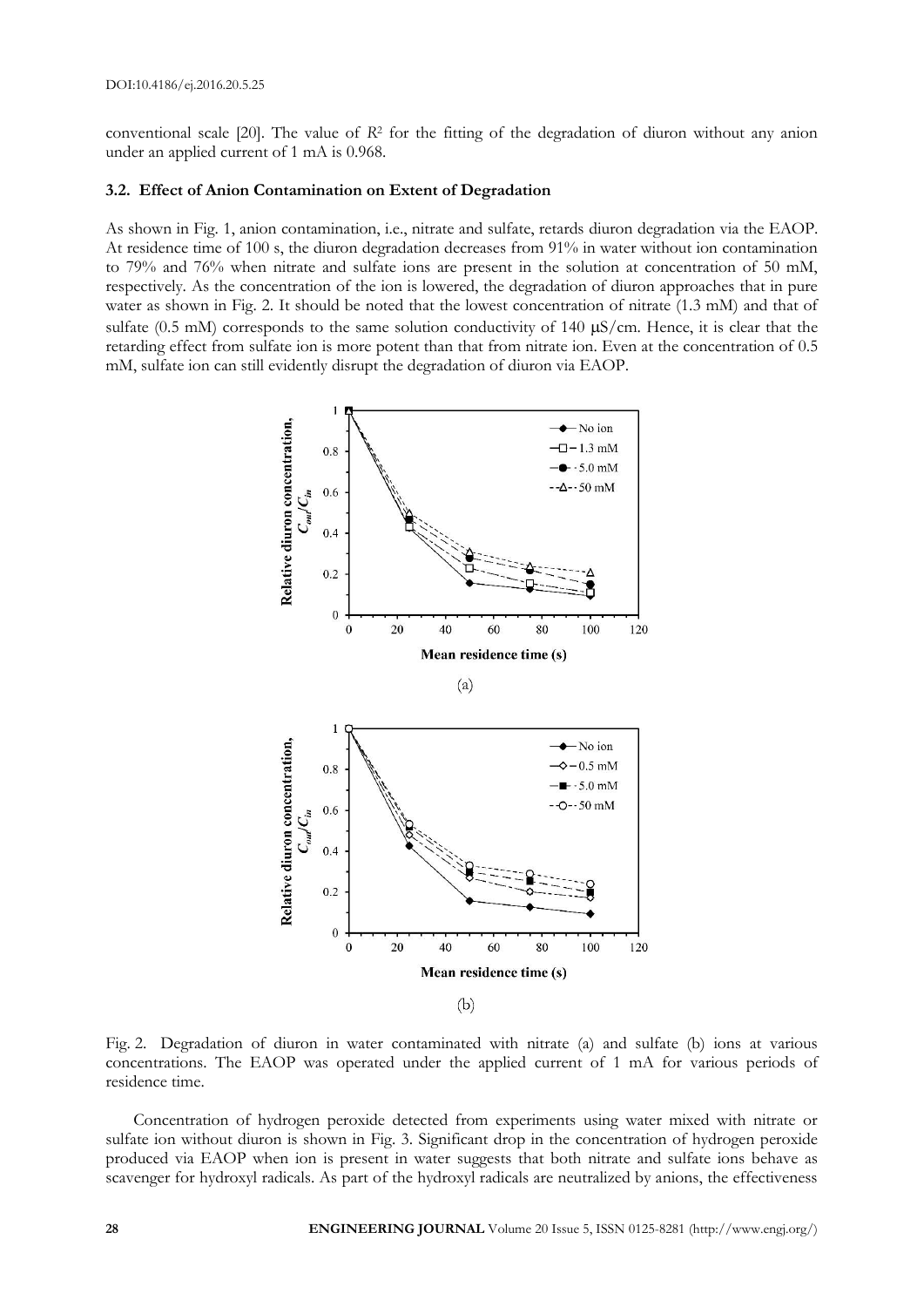of diuron degradation is consequently decreased. The result also indicates that sulfate ion is more effective in scavenging the hydroxyl radicals than nitrate, which agrees with the report in related literature [21]. Nevertheless, it should also be pointed out that the generation of hydroxyl radicals in the sulfate-containing water may not be as high as that in nitrate-containing water because addition of sulfate ion results in a solution with higher conductivity than nitrate ion. For instance, the conductivity of 50 mM sulfate solution is 9000  $\mu$ S/cm, while that of nitrate solution is only 5000  $\mu$ S/cm. High solution conductivity tends to lower the formation of hydroxyl radicals, although the effect of the conductivity is less pronounced as the solution conductivity is higher than 500  $\mu$ S/cm [14].



Fig. 3. Concentration of hydrogen peroxide detected in the product stream when pure water mixed with ion at different concentration is supplied to the reactor.

The experimental data in Fig. 2 were also fitted with the simple pseudo-first-order kinetic model as previously did for the degradation in pure water. The calculated apparent rate constants confirm that the rate of diuron degradation is decreased as the concentration of the contaminating ion is increased. The rate constant decreases from  $2.69 \times 10^{-2}$  s<sup>-1</sup> for the degradation in ion-free water to  $2.43 \times 10^{-2}$ ,  $2.06 \times 10^{-2}$ , and  $1.81\times10^{-2}$  s<sup>-1</sup> for that in water with nitrate ion at the concentration of 1.3, 5.0, and 50 mM, respectively. For sulfate-containing water, the rate constant is found to be  $2.02 \times 10^{-2}$ ,  $1.81 \times 10^{-2}$ , and  $1.64 \times 10^{-2}$  s<sup>-1</sup>, when the concentration of sulfate ion is 0.5, 5.0 and 50 mM, respectively. In addition, it is found that as the concentration of the contaminating ion is increased, the fitting of the model is worsened. The value of *R*<sup>2</sup> of the fitting of the degradation in nitrate-contaminated water decreases from 0.968 for pure water to 0.967, 0.952, and 0.930 when the concentration is increased from 1.3 to 50 mM, while that for water added by sulfate ion is 0.945, 0.940, and 0.919, respectively. The results suggest that the ion disrupts the degradation of diuron in more complicated manner than simply taking hydroxyl radicals out from interacting with diuron. Nevertheless, further investigation is needed to clarify the actual mechanism.

For the effect of applied current, it has been known that the extent of diuron degradation is increased as the applied current is increased because of the increased amount of hydroxyl radicals generated [14]. This trend is also observed in ion-contaminated water, together with the retarding effect from nitrate and sulfate ions scavenging the hydroxyl radicals generated (see Figs. 4 and 5). The difference in concentration of hydrogen peroxide generated in ion-free system and that in ion-contaminated water is substantial at high applied current when great amount of hydroxyl radicals are expected to be generated. It implies that the rate of the reaction between hydroxyl radical and either nitrate or sulfate ion depends mainly on concentration of hydroxyl radicals since concentration of the ion in the system is in excess when compared with that of hydroxyl radical. In the other words, the scavenging of hydroxyl radical by the ion is not instantaneously fast; otherwise the ions which are present in the system at much higher concentration than diuron should not allow significant diuron degradation.

Another factor that might contribute to the retarding effect by anion at high applied current is the fact that anions such as nitrate and sulfate are attracted to the anode by high applied potential needed for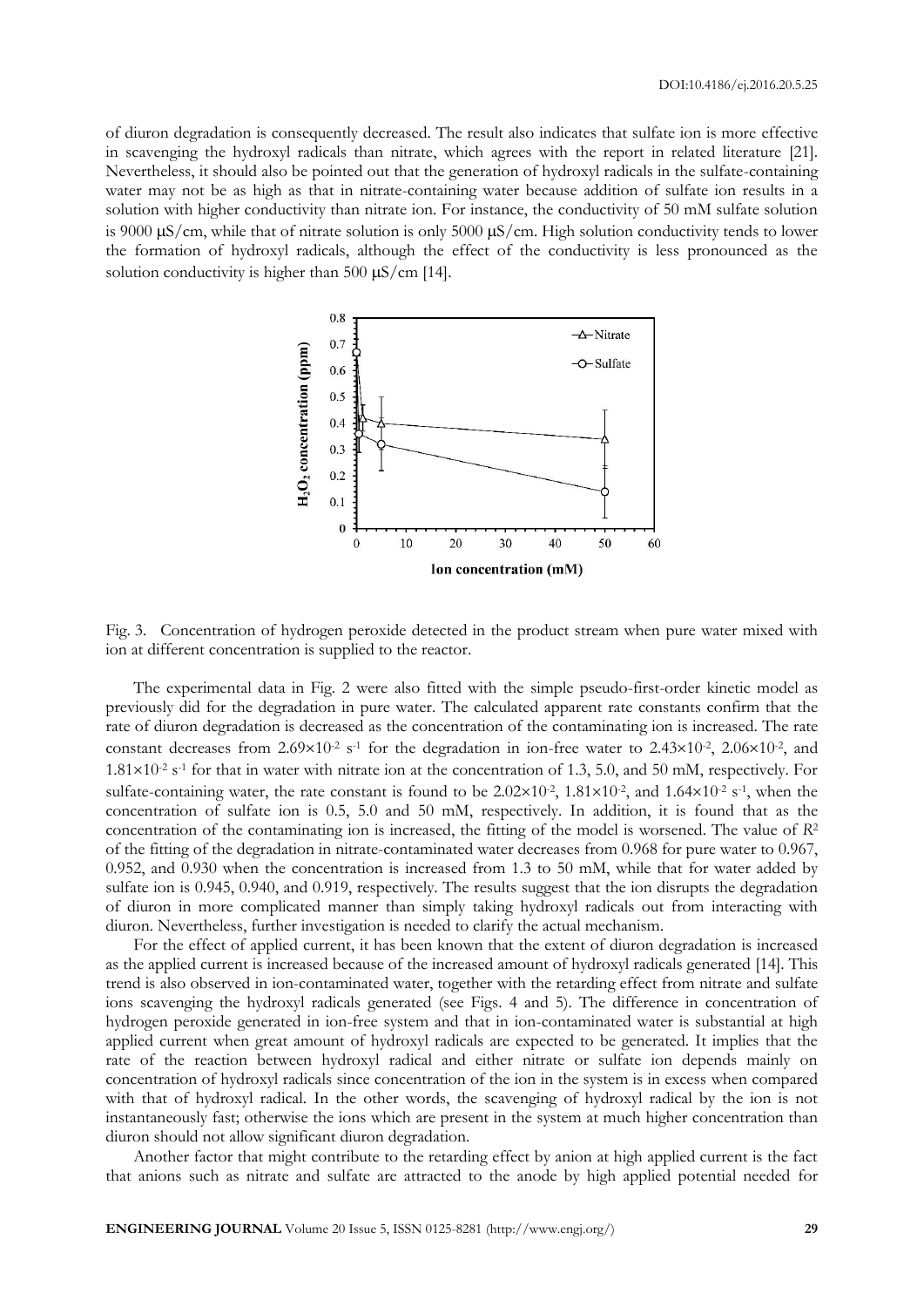driving such high applied current. Consequently, a layer of anions is formed near the surface of the anode and may obstruct the diffusion of diuron to interact with hydroxyl radicals at the anode.



Fig. 4. Effect of nitrate and sulfate ions on concentration of hydrogen peroxide in the product stream when pure water mixed with ion is supplied to the reactor under various values of applied current. The experiment was conducted for 100 s of residence time, while the ion concentration was 5.0 mM.



Fig. 5. Effect of nitrate and sulfate ions on degradation of diuron under various values of applied current. The degradation was conducted for 100 s of residence time, while the ion concentration was 5.0 mM.

#### **3.3. Effect of Anion Contamination on Degradation Pathway**

As diuron is degraded towards its mineralization, the total organic carbon (TOC) of the solution is decreased. However, the results show that the decrease in TOC is not as much as the decrease in the diuron concentration. For the degradation of diuron in pure water under the applied current of 1 mA and residence time of 100 s, diuron is degraded by 91%, but the TOC is decreased only by 61%. This indicates that reaction intermediates are formed.

The results in Fig. 6 suggest that the intermediates are also formed from the degradation in ioncontaminated water. More importantly, the retarding effect from nitrate and sulfate ions on the degradation applies to the degradation of the intermediates as well, since the reduction in TOC in ion-contaminated water is not as much as that in deionized water. Because hydroxyl radical attacks organic compound nonspecifically, the reduction of the radicals by scavenging effect from contaminating ions should affect further degradation of the intermediates in the same manner as it affects the degradation of diuron.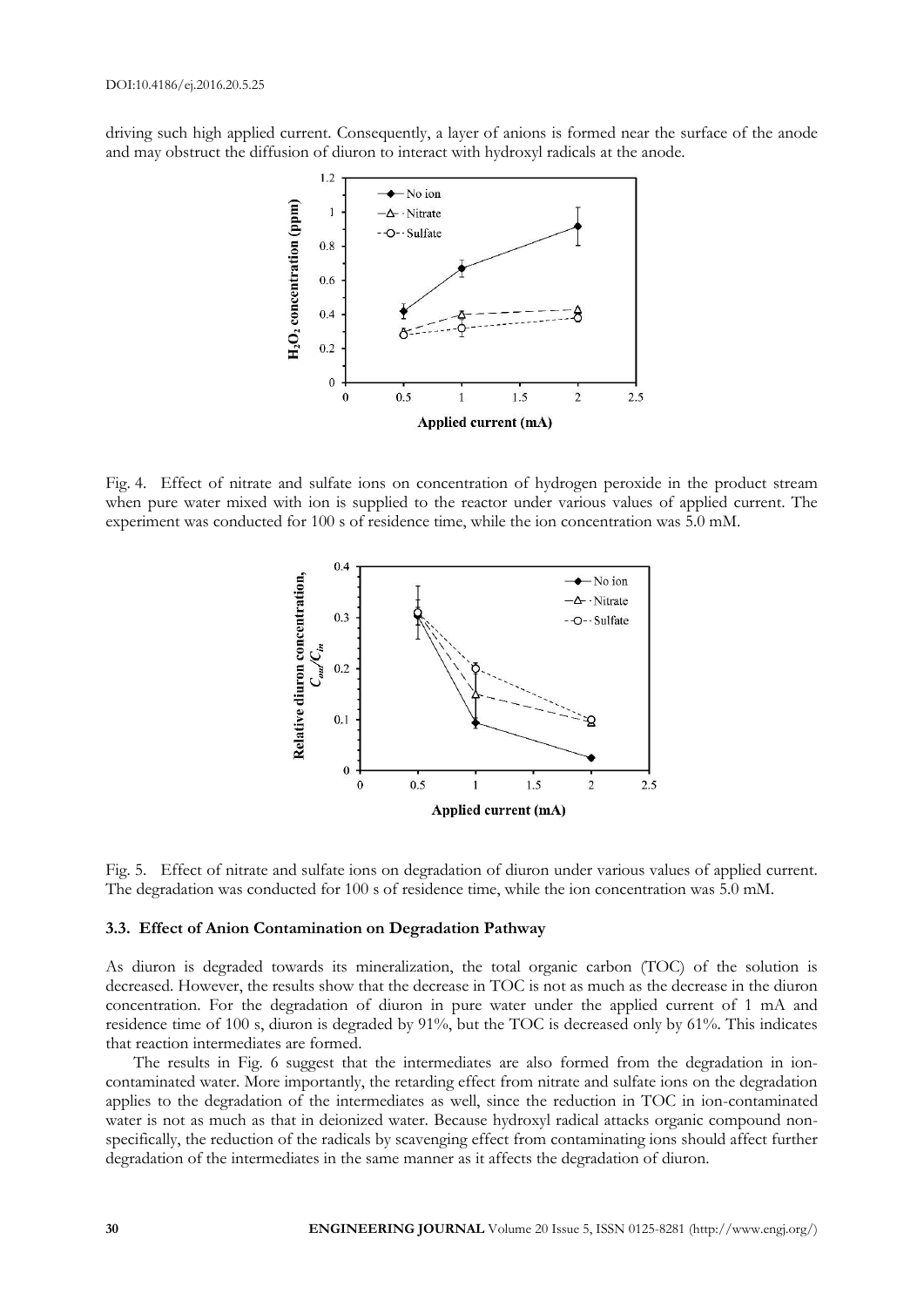

Fig. 6. Reduction of total organic carbon in water contaminated with nitrate (a) and sulfate (b) ions at various concentrations. The EAOP was operated under the applied current of 1 mA for various period of residence time.

According to HPLC analysis, signals from 11 intermediate compounds were detected from the degradation of diuron in pure water (see Table 1). Among these compounds, only three intermediates could be identified using standard reference compounds, namely, 3-(3,4-dichlorophenyl)-1-formyl-1-methylurea (Compound 1,  $\tilde{C}_1$ ), 3-(3-chlorophenyl)-1,1-dimethylurea (Compound 2,  $\tilde{C}_2$ ), and 3,4-dichloro-aniline (Compound 3, C3). For other intermediates, although they were identified using HPLC equipped with a tandem mass spectrometer (LC-MS/MS) [14], the standard compounds are not commercially available. Table 1 also shows intermediates formed from the degradation of diuron in ion-contaminated water.

Table 1. Intermediates detected during the degradation of diuron.

|                  | Retention time in HPLC chromatogram (min) |  |      |      |      |      |      |           |      |      |          |      |      |
|------------------|-------------------------------------------|--|------|------|------|------|------|-----------|------|------|----------|------|------|
| Condition        | 151                                       |  | 1.84 | 2.00 | 2.13 | 2.30 | 2.57 | 2.67      | 3.01 | 3.37 | 3.57     | 3.89 | 4.19 |
|                  |                                           |  |      |      |      |      |      | $(C_{2})$ |      |      | $U_{2i}$ |      |      |
| $no$ ton         |                                           |  |      |      |      |      |      |           |      |      |          |      |      |
| with nitrate ion |                                           |  |      |      |      |      |      |           |      |      |          |      |      |
| with sulfate ion |                                           |  |      |      |      |      |      |           |      |      |          |      |      |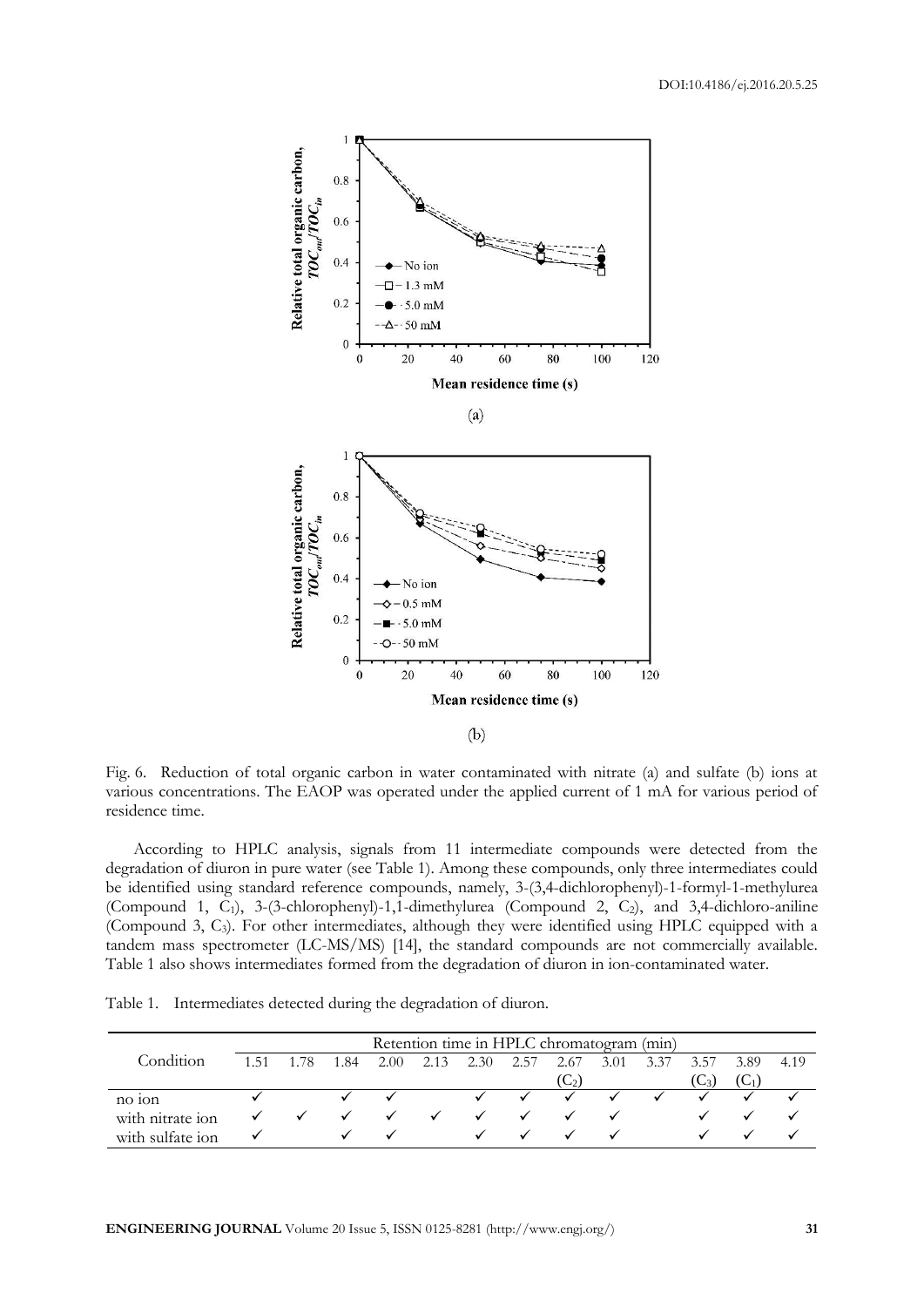#### DOI:10.4186/ej.2016.20.5.25

It has been known that diuron degradation via EAOP includes several pathways [14]. Majority of the pathways is not disturbed by either nitrate or sulfate ion. Out of 11 intermediates detected from diuron degradation in pure water, 10 intermediates are also detected when ions are presented during the degradation. The intermediate appearing at the retention time of 3.37 min is the only compound undetectable in ion-contaminated water. Hence, the main structure of the degradation pathway is not altered by ions. For the reaction in sulfate containing water, no other intermediate is detected, which suggests that sulfate ion does not take part in diuron degradation. It only involves in scavenging of hydroxyl radicals. On the other hand, two additional intermediates are detected when the degradation take place with the presence of nitrate ion. These intermediates were then identified by LC-MS/MS to be 1-(4,5-dichloro-2-nitroso-phenyl)-3-methylurea and 3-(4,5-dichloro-2-nitro-phenyl)-1,1-dimethylurea. The fact that these intermediates contain nitrogen atom indicates that nitrate ion participates in the degradation and induces new reaction pathway, in addition to being hydroxyl radical scavenger.



Fig. 7. Intermediates profile obtained from the degradation of diuron in water contaminated with nitrate (a) and sulfate (b) at various concentrations. The EAOP was operated under the applied current of 1 mA for 100 s.

Further study was investigated by analyzing the change in concentration of the intermediates with respect to the change in ion concentration. Unfortunately, the actual concentrations of the intermediates were not obtained because of the lack in standard reference compounds. The quantitative analysis was conducted only by analyzing HPLC peak height. Figure 7 shows profile of the intermediates detected from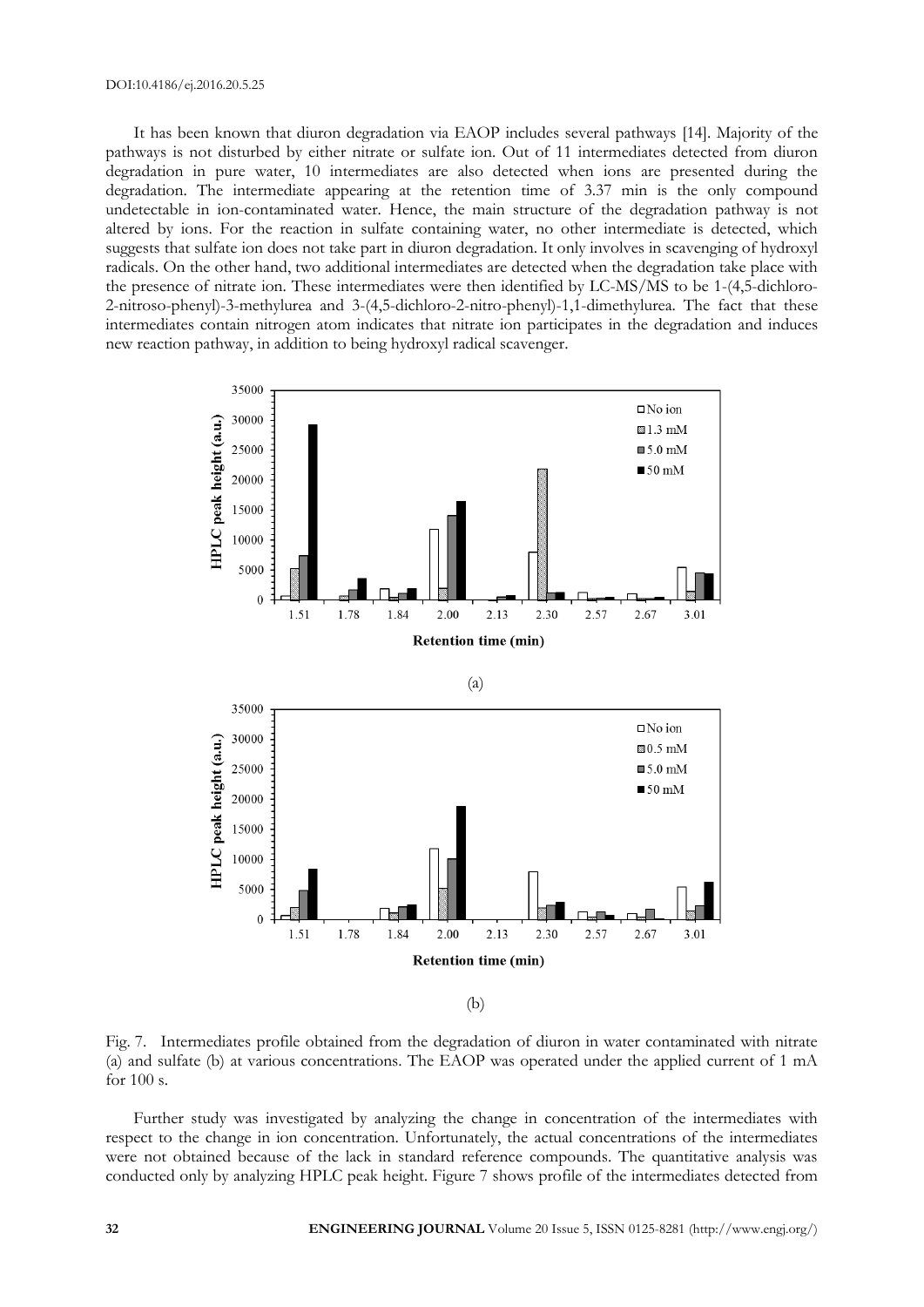diuron degradation in water mixed with nitrate and sulfate ion at various concentrations. It should be noted that the signals corresponding to the intermediates appearing at retention time longer than 3.01 min are too low comparing with the rest of the intermediates and they are neglected. It can be seen that concentration of each intermediate strongly depends on concentration of nitrate ion. Hence, although the overall pathway of diuron degradation is mainly unchanged, shifting in the degradation route from one to another occurs as influenced by the ion. The rate of degradation of each intermediate may be affected as well.

#### **4. Conclusion**

In the degradation of diuron in an aqueous solution via an electrochemical advanced oxidation process in a microreactor, the presence of anion in the solution affects the degradation. Nitrate and sulfate ions generally retard the degradation because they behave as a scavenger for the reactive hydroxyl radical, although other mechanisms might also involve causing this retarding effect. The effect from sulfate is more potent than that from nitrate ion. The rate of the scavenging is not instantaneously fast, but it is significant enough to cause significant decrease in the apparent rate constant for diuron degradation. Nitrate ion participates in diuron degradation causing new reaction pathways, while sulfate does not interfere with the diuron degradation pathway. Shifting in the degradation route from one route to another is also influenced by the presence of ion in the solution.

#### **Acknowledgments**

Financial support from the Thailand Research Fund through the Royal Golden Jubilee Ph.D. Program (Grant No. PHD/0124/2552) to W. Khongthon and V. Pavarajarn is acknowledged.

#### **References**

- [1] H. Katsumata, M. Sada, Y. Nakaoka, S. Kaneco, T. Suzuki, and K. Ohta, "Photocatalytic degradation of diuron in aqueous solution by platinized TiO2," *J. Hazard. Mater.*, vol. 171, pp. 1081-1087, 2009.
- [2] C. Bouquet-Somrani, F. Fajula, A. Finiels, P. Graffin, P. Geneste, and J. L. Olive, "Photocatalytic degradative oxidation of diuron in organic and semi-aqueous systems over titanium dioxide catalyst," *New J. Chem.*, vol. 24, pp. 999-1002, 2000.
- [3] S. Malato, J. Cáceres, A. R. Fernández-Alba, L. Piedra, M. D. Hernando, A. Agüera, and J. Vial, "Photocatalytic treatment of diuron by solar photocatalysis: evaluation of main intermediates and toxicity," *Environ. Sci. Technol.*, vol. 37, pp. 2516-2524, 2003.
- [4] J. King, F. Alexander, and J. Brodie, "Regulation of pesticides in Australia: The Great Barrier Reef as a case study for evaluating effectiveness," *Agr. Ecosyst. Environ.*, vol. 180, pp. 54-67, 2013.
- [5] J. M. Dabrowski, J. M. Shadung, and V. Wepener, "Prioritizing agricultural pesticides used in South Africa based on their environmental mobility and potential human health effects," *Environ. Int.*, vol. 62, pp. 31-40, 2014.
- [6] L. W. Hall and R. D. Anderson, "Temporal trends analysis of 2004 to 2012 toxicity and pesticide data for California's Central Valley water quality coalitions," *J. Environ. Sci. Heal. A*, vol. 49, pp. 313-326, 2014.
- [7] A. R. Ribeiro, O. C. Nunes, M. F. R. Pereira, and A. M. T. Silva, "An overview on the advanced oxidation processes applied for the treatment of water pollutants defined in the recently launched Directive 2013/39/EU," *Environ. Int.*, vol. 75, pp. 33-51, 2015.
- [8] C. Tixier, P. Bogaerts, M. Sancelme, F. Bonnemoy, L. Twagilimana, A. Cuer, J. Bohatier, and H. Veschambre, "Fungal biodegradation of a phenylurea herbicide, diuron:structure and toxicity of metabolites," *Pest Manag. Sci.*, vol. 56, pp. 455-462, 2000.
- [9] K. Sun, Z. Zhang, B. Gao, Z. Wang, D. Xu, J. Jin, and X. Liu, "Adsorption of diuron, fluridone and norflurazon on single-walled and multi-walled carbon nanotubes," *Sci. Total Environ.*, vol. 439, pp. 1-7, 2012.
- [10] M. Carrier, C. Guillard, M. Besson, C. Bordes, and H. Chermette, "Photocatalytic degradation of diuron: experimental analyses and simulation of HO° radical attacks by density functional theory calculations," *J. Phys. Chem. A*, vol. 113, pp. 6365-6374, 2009.